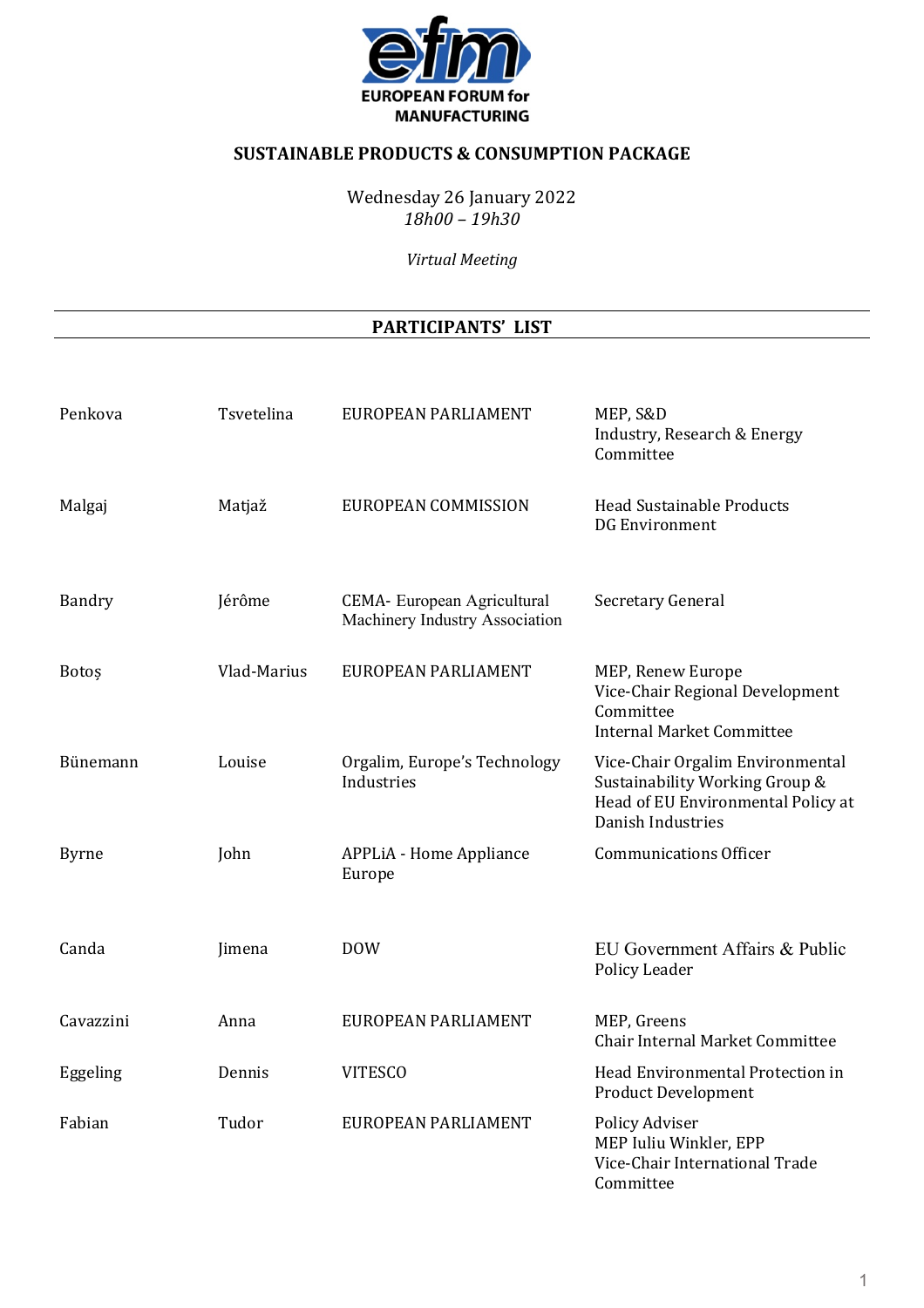

# **SUSTAINABLE PRODUCTS & CONSUMPTION PACKAGE**

Wednesday 26 January 2022 *18h00 – 19h30*

*Virtual Meeting* 

#### **PARTICIPANTS' LIST**

| Fell           | Antony    | <b>EUROPEAN FORUM FOR</b><br>MANUFACTURING | <b>Secretary General</b>                                                   |
|----------------|-----------|--------------------------------------------|----------------------------------------------------------------------------|
| Hamill         | Claudia   | <b>EUROPEAN FORUM FOR</b><br>MANUFACTURING | Senior Adviser                                                             |
| Hegarty        | Korrina   | <b>APPLiA - Home Appliance</b><br>Europe   | Director Environmental Policy Area                                         |
| Kredler        | Dennis    | <b>DOW</b>                                 | Senior Government Affairs Director -<br><b>Head Brussels Office</b>        |
| Lavoro         | Federica  | <b>APPLiA - Home Appliance</b><br>Europe   | <b>Communications Officer</b>                                              |
| Lindman        | Vera      | EUROPEAN PARLIAMENT                        | Policy Adviser<br>MEP Pär HOLMGREN, Greens<br><b>Environment Committee</b> |
| Mittelham      | Stéphanie | Orgalim, Europe's Technology<br>Industries | Manager Energy & Environment                                               |
| Monteiro       | Jorge     | YAZAKI EUROPE                              | Head of Sustainability                                                     |
| Naudy Chambaud | Adèle     | <b>SIEMENS</b>                             | Senior Director Sustainability - EU<br><b>Governement Affairs</b>          |
| Rambaldi       | Matteo    | <b>APPLiA - Home Appliance</b><br>Europe   | <b>Energy Policy Director</b>                                              |
| Richmond       | Caroline  | <b>EUROPEAN FORUM FOR</b><br>MANUFACTURING | Coordinator                                                                |